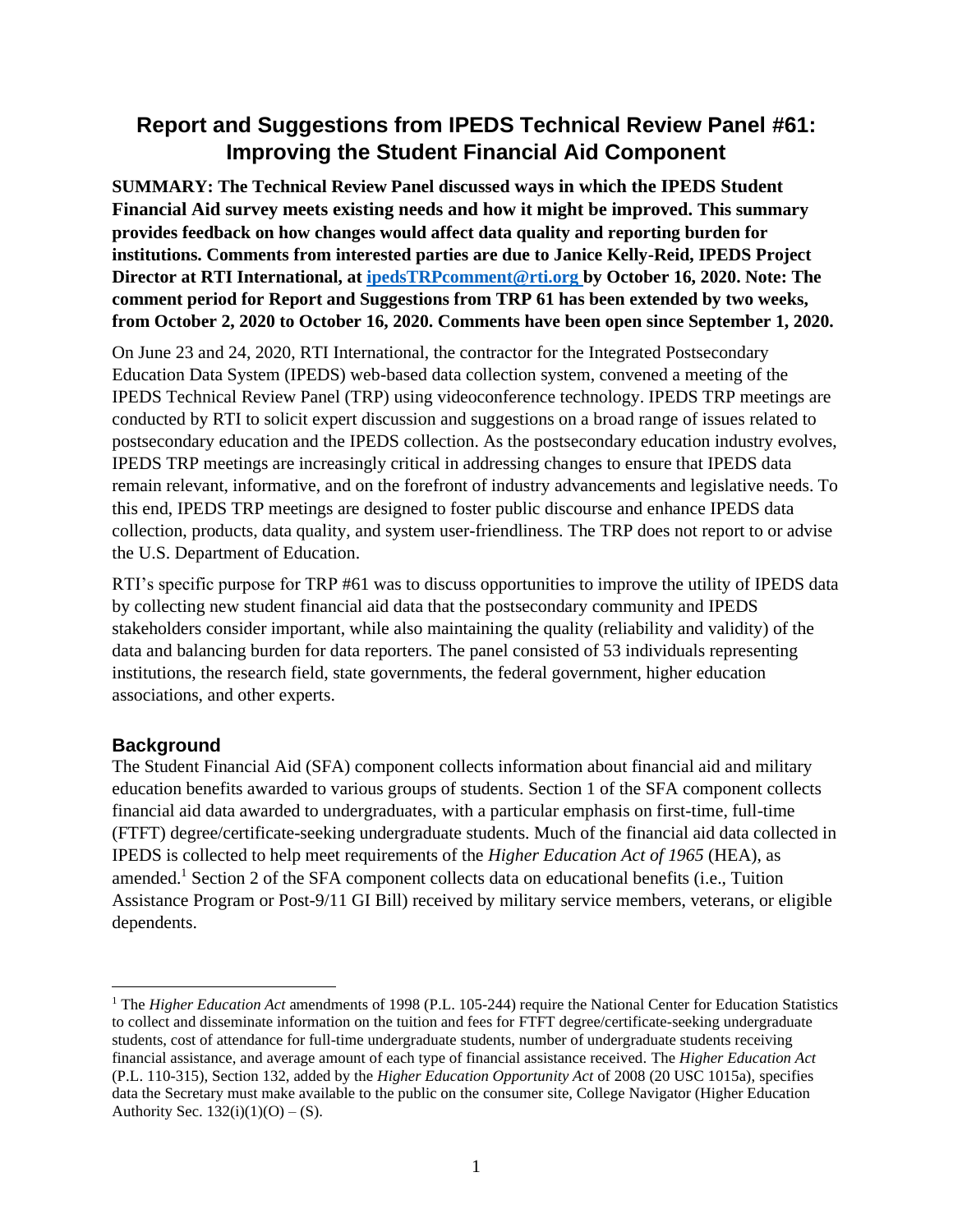The National Postsecondary Education Cooperative (NPEC)<sup>2</sup> commissioned a research paper<sup>3</sup> to review and assess the IPEDS SFA component. The research process included an analysis of IPEDS student financial aid data and other sources, a review of academic and policy literature that uses IPEDS SFA data for analysis, and interviews with stakeholders to gain insights into the efficacy of the data collected for internal benchmarking, external accountability, consumer information, and academic research purposes.

The findings of this research shed light on limitations to the financial aid data currently collected by IPEDS and highlight emerging issues not currently covered in IPEDS. Among the limitations is that IPEDS student financial aid data offer wide coverage of FTFT students; however, these students make up a small and decreasing proportion of the overall undergraduate student population. The narrow focus on the reporting fields on FTFT students ignores important and growing populations of students using financial aid: part-time, transfer, continuing, and graduate students. Furthermore, variable coverage is inconsistent, where different parts of the SFA component ask for different types of financial aid to be reported, and some data elements are reported in more detail than others, due in part to the legislatively mandated nature of many of the data elements.

RTI convened the TRP to engage the postsecondary community in a discussion about how IPEDS could change, refine, or adjust data elements, definitions, instructions, or other aspects of the SFA component to provide more meaningful and useful data related to student financial aid. The TRP was asked to review the findings and recommendations from the NPEC paper and consider potential changes to address gaps, inconsistencies, or measurement errors; better align (and integrate) SFA data with other IPEDS survey components; and keep pace with emerging trends in higher education. The TRP was advised that suggestions for data collection changes should consider the value of the data to meet the needs of students and families (consumers), researchers, policymakers, and other users of IPEDS data while also considering potential increases in the burden on data reporters.

#### **Discussion Item #1: Counting Pell Students**

The *Higher Education Opportunity Act* of 2008, amended, requires NCES to post on the College Navigator website financial aid information for each institution, including the number of students receiving federal Pell Grants. NCES also calculates the percentage of undergraduate students enrolled at each institution who received Pell funding and includes this measure in the IPEDS data tools and on College Navigator.

The percentage of undergraduate students who were awarded Pell funding is calculated from data reported on the "all undergraduates" group in the SFA component (Group 1). This group is legislatively mandated by the  $HEA<sup>4</sup>$  and includes all FTFT degree- or certificate-seeking

<sup>2</sup> NPEC was established by NCES in 1995 as a voluntary organization that encompasses all sectors of the postsecondary education community, including federal agencies, postsecondary institutions, associations, and other organizations with a major interest in postsecondary education data collection.

<sup>3</sup> Hillman, N. (2018). *Making the IPEDS Student Financial Aid Survey Data Meaningful* (NPEC 2018). U.S. Department of Education. Washington, DC: National Postsecondary Education Cooperative. Retrieved June 23, 2020, from [https://nces.ed.gov/ipeds/pdf/NPEC/Data/NPEC\\_Paper\\_IPEDS\\_Student\\_Financial\\_Aid\\_2018.pdf](https://nces.ed.gov/ipeds/pdf/NPEC/Data/NPEC_Paper_IPEDS_Student_Financial_Aid_2018.pdf)

<sup>4</sup> The Higher Education Act Amendments of 1998 (P.L. 105-244) require NCES to collect and disseminate information on the tuition and fees for FTFT degree/certificate-seeking undergraduate students, cost of attendance for full-time undergraduate students, number of undergraduate students receiving financial assistance, and average amount of each type of financial assistance received.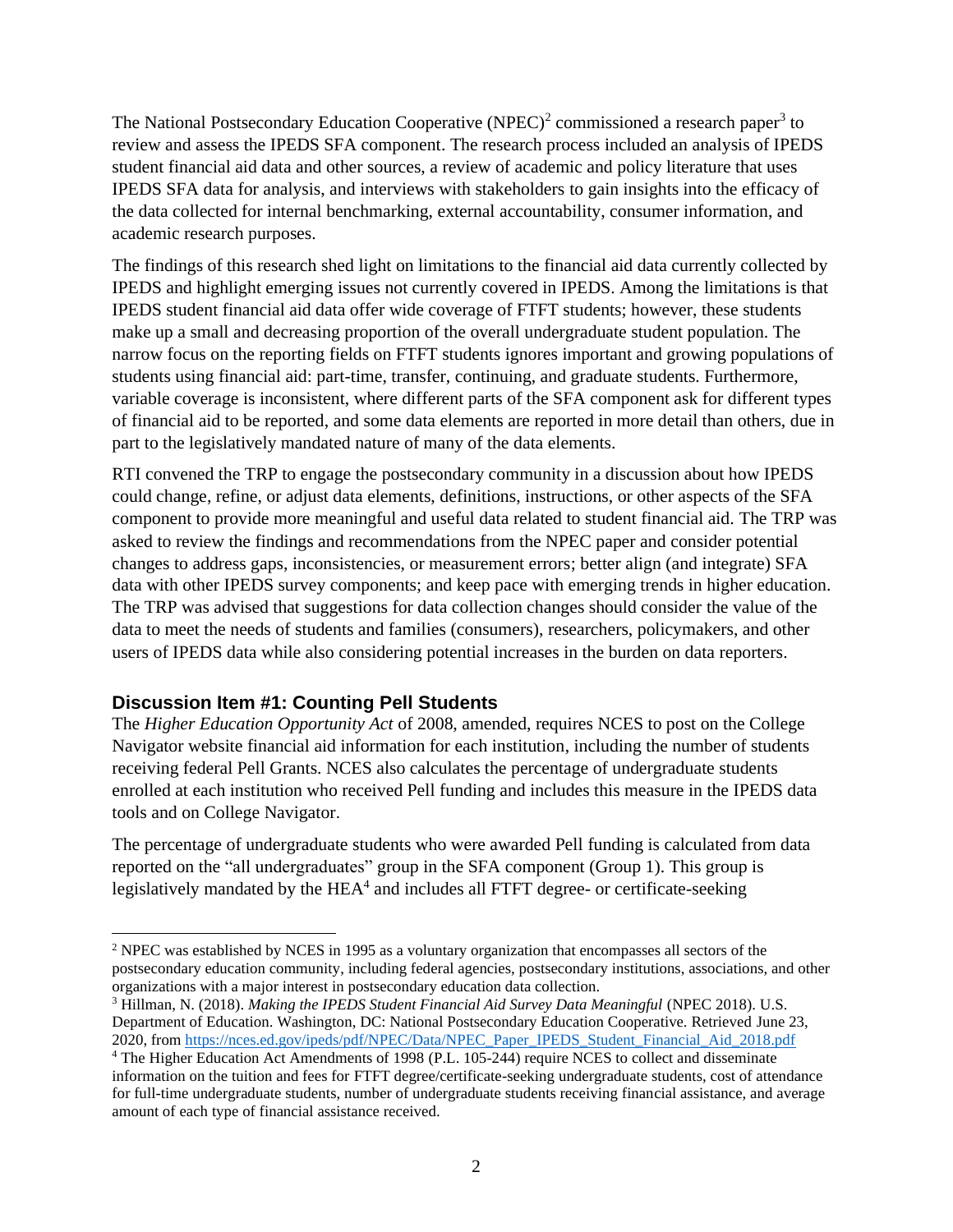undergraduate students, as well as part-time, continuing, and non-degree/non-certificate-seeking students. However, non-degree/non-certificate-seeking students are not eligible for federal financial aid. Thus, when calculating indicators such as the percentage of undergraduates that are awarded Pell Grants, non-degree/non-certificate-seeking undergraduates are included in the denominator but not in the numerator, producing an underestimate for institutions with a high proportion of non-degree/noncertificate-seeking undergraduates.

Some institutions have attempted to address this issue by (incorrectly) removing non-degree/noncertificate-seeking students from the data they submit for the SFA component, contrary to the reporting instructions. As an interim solution, NCES provides guidance on how to calculate an alternate percentage that takes non-degree/non-certificate-seeking students into account when calculating how many undergraduates receive Pell Grants. A potential long-term solution would include changes to the underlying data to calculate and report the percentages of undergraduates that are awarded aid more accurately. This can be accomplished by splitting Group 1 into two subsets:

- Group 1a: of those in Group 1, those who are degree/certificate-seeking, and
- Group1b: of those in Group 1, those who are non-degree/non-certificate-seeking.

For each group (Group 1, Group 1a, Group 1b), the number of students awarded aid and the total amounts of aid awarded for each type of aid are counted:

- grant or scholarship aid from the federal government, state/local government, the institution, and other sources known to the institution (Groups 1, 1a, and 1b);
- Pell Grants (Groups 1 and 1a); and
- federal student loans (Groups 1 and 1a).

The percentage of students awarded aid and average amounts of aid received are then calculated for each group by applicable aid type. For undergraduate students (Group 1) and the subset of degree/certificate-seeking undergraduate students (Group 1a), aid types are grant or scholarship aid from the federal government, state/local government, the institution, and other sources known to the institution; Pell Grants; and federal student loans. For the subset of non-degree/non-certificateseeking undergraduate students (Group 1b), aid types would be grant or scholarship aid from the federal government, state/local government, the institution, and other sources known to the institution. Panelists noted this approach meets the statutory requirement to collect the "all undergraduates" group in the SFA component, while also producing more representative data for institutions that enroll non-degree/non-certificate-seeking undergraduates. Panelists agreed that the resulting data would more accurately reflect the percentage of undergraduate students awarded different types of aid and suggested including these percentages in the IPEDS data tools and on College Navigator.

### **Discussion Item #2: Aligning Student Financial Aid to Outcome Measures and 12- Month Enrollment Cohorts**

**Section 1 – Undergraduate Students.** The SFA component collects data for the prior academic year. Depending on whether they are academic year or program reporters, institutions report student groups based on fall enrollment or full-year (12-month) enrollment, creating inconsistencies and comparability challenges across different institution types. As noted, another limitation is that much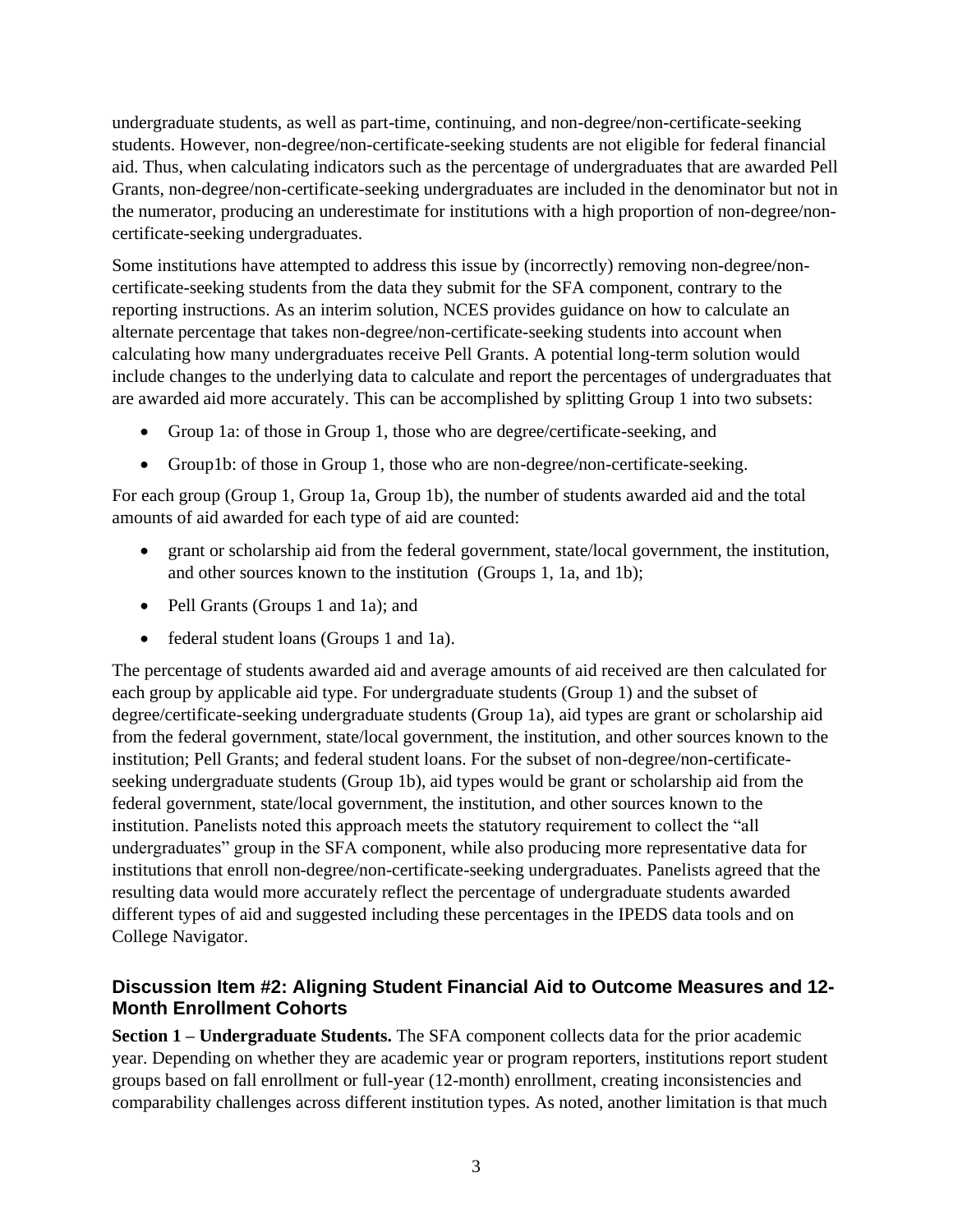of the financial aid data collected in IPEDS focuses on FTFT students, ignoring an increasingly large proportion of students who enroll part-time or have previous postsecondary experience.

Other IPEDS survey components, namely the 12-month Enrollment (E12) and Outcome Measures (OM) components, contain more student breakouts and provide a more complete picture of annual enrollment at an institution.<sup>5</sup> Panelists suggested using a convention similar to that of the E12 and OM components. This approach would standardize the student cohort covered by the SFA component to include undergraduate students enrolled at any time during the prior academic year (the aid-year period from July 1 through June 30), regardless of the calendar system the institution follows.

For the purposes of reporting for the SFA component, institutions would continue to report on the four groups of undergraduate students required by law (all undergraduate students and the subgroups of FTFT students), but this approach adds to the SFA component new student groups for part-time and non-first-time students.

- **Group 1:** All undergraduate students<sup>6</sup>
- **Group 2:** All FTFT degree/certificate-seeking undergraduate students (subset of Group 1)
	- o **Group 2a:** all FTFT degree/certificate-seeking undergraduate students awarded grant or scholarship aid from federal, state/local government, or the institution (subset of Group 2)
	- o **Group 2b:** all FTFT degree/certificate-seeking undergraduate students awarded any Title IV federal student aid (subset of Group 2)
- **Group 3:** all part-time, first-time degree/certificate-seeking undergraduate students (subset of Group 1)—new
- **Group 4:** all full-time, non-first-time degree/certificate-seeking undergraduate students (subset of Group 1)—new
- **Group 5:** all part-time, non-first-time degree/certificate-seeking undergraduate students (subset of Group 1)—new

Panelists noted that this suggested change expands the coverage beyond the statutorily defined student groups to better reflect the composition of students enrolled in postsecondary education. One concern noted by panelists is the question of when to establish cohorts (or, more specifically, how institutions should account for students who change enrollment status). Panelists suggested aligning the guidance for SFA cohort identification with the current E12 and OM guidance—that is, student groups are based on those enrolled at any point during a 12-month period from July 1 through June 30, and students should be assigned to cohorts based on their first full term at entry. Similar to the guidance in the E12 and OM components, the student remains in the cohort even if there is a change in attendance level during the 12-month period.

Although this approach would maintain alignment with the federal reporting mandates and uses the same framework already in place for defining student cohorts for a full-year period, panelists

<sup>5</sup> Beginning with the 2020–21 collection year, the E12 component collects information on undergraduate student enrollment in categories that allow for the same student groups as those that are in the OM component. NCES initiated the change in an effort to better align and integrate the various components of the IPEDS data collection and improve data quality.

<sup>6</sup> Non-degree/non-certificate-seeking students are captured in Group 1 but not in any of subgroups 2–5.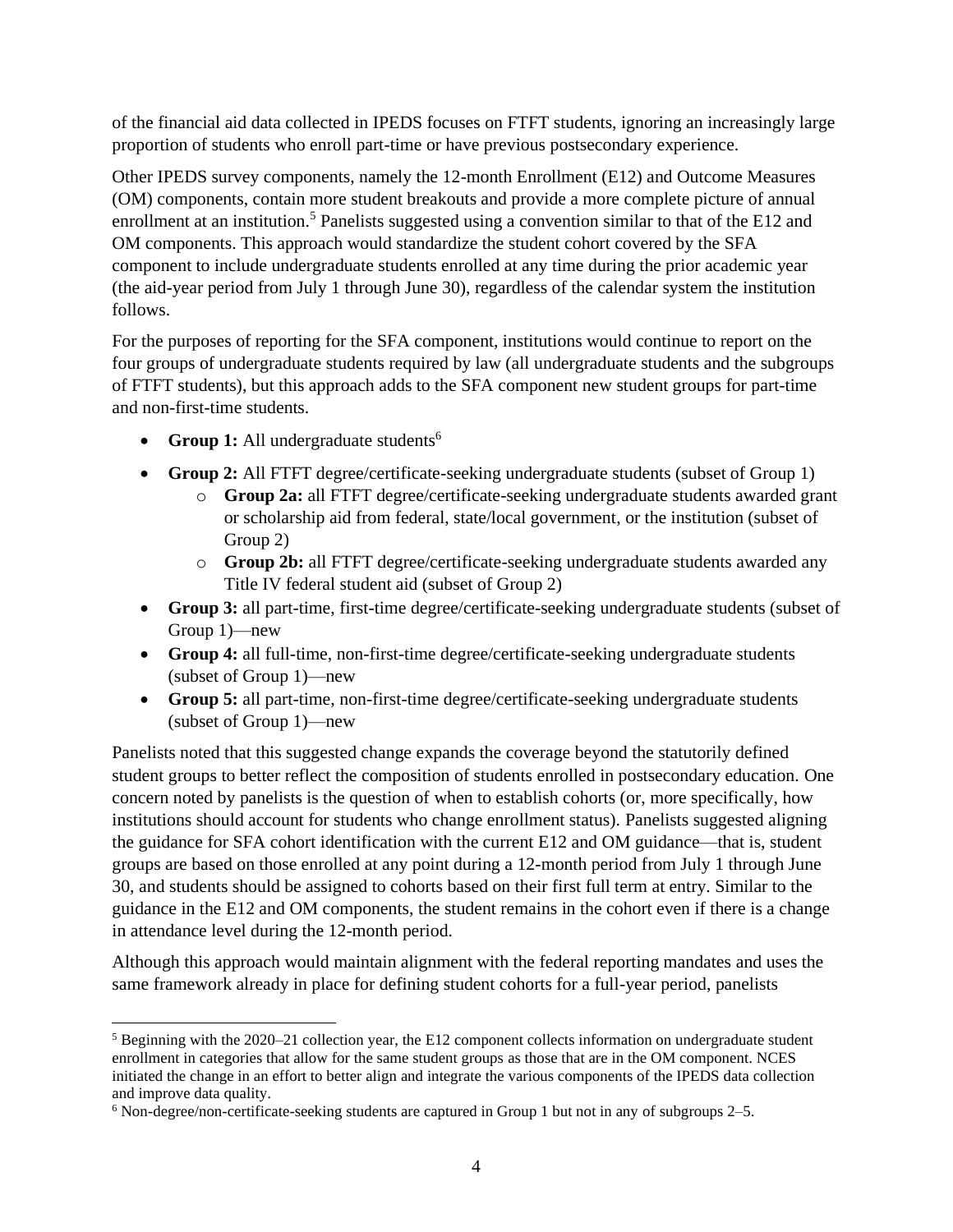acknowledged that any changes made to IPEDS can potentially increase complexity and workload of data providers, particularly at smaller or less-resourced institutions. In addition to NCES announcing the proposed changes with a "preview year" ahead of implementation, panelists suggested that data providers from affected institutions could benefit from additional training or resources to help them prepare for the suggested changes.

**Section 2 – Military Service Members and Veterans Benefits.** Panelists considered applying the changes suggested for Section 1 to further disaggregate the data collected on undergraduate students in Section 2 of the SFA component. Section 2 of SFA requires institutions to report the number of students (undergraduate and graduate students) receiving Department of Defense Tuition Assistance Program or Post-9/11 GI Bill benefits and the total amounts disbursed through the institution. Panelists noted that the suggestion to report on a full-year cohort in Section 1 would not be compatible with the structure of the data collected in Section 2 because each benefit program in Section 2 covers different reporting periods. Additionally, panelists noted that disaggregating the undergraduate student counts in Section 2 by attendance level and enrollment status would be burdensome for institutions to report and unlikely to result in useful data. Panelists noted the value of having more comprehensive data on topics related to veterans and military service members. However, they suggested looking to other federal sources of data that contain student-level data and may be better equipped to address stakeholder needs.

#### **Discussion Item #3: Student Progression**

Financial aid eligibility and award amounts differ based on years of enrollment. As students progress toward degrees, they may reach borrowing limits or other limits on aid awarded. Grant aid often decreases as students progress, either because institutions frontload awards (with higher grant and scholarship aid awarded during the first year than in subsequent years) or students no longer meet aid criteria. Disaggregating aid awarded by students' progress toward degrees would better reflect these differences. However, complications arise when attempting to integrate student progression measures into IPEDS. Specifically, panelists noted complexity with how to operationally define and assess student progress, given the different ways of measuring progress—such as number of years in attendance/class level, number of credits completed, or academic standing. Additionally, panelists highlighted technical challenges related to institutions' capacity to generate these data, as well as the extent of coordination needed between the registrar, institutional research, and financial aid offices.

Given the challenges with incorporating progression measures into the student subgroups, panelists considered a simplified approach, such as collecting percentages of students who have reached their aid limits, as an alternative to address basic questions about student progression in IPEDS without overly increasing burden. However, panelists noted definitional issues and measurement challenges even with these simplified higher-level measures, such as how to represent student experience in an institution-level data collection and account for complex enrollment patterns such as multi-institution enrollment, dual enrollment, and developmental education. Panelists suggested further research should explore the availability of these data points from sources outside of IPEDS and weigh the limitations of the various approaches relative to stakeholder needs and available data.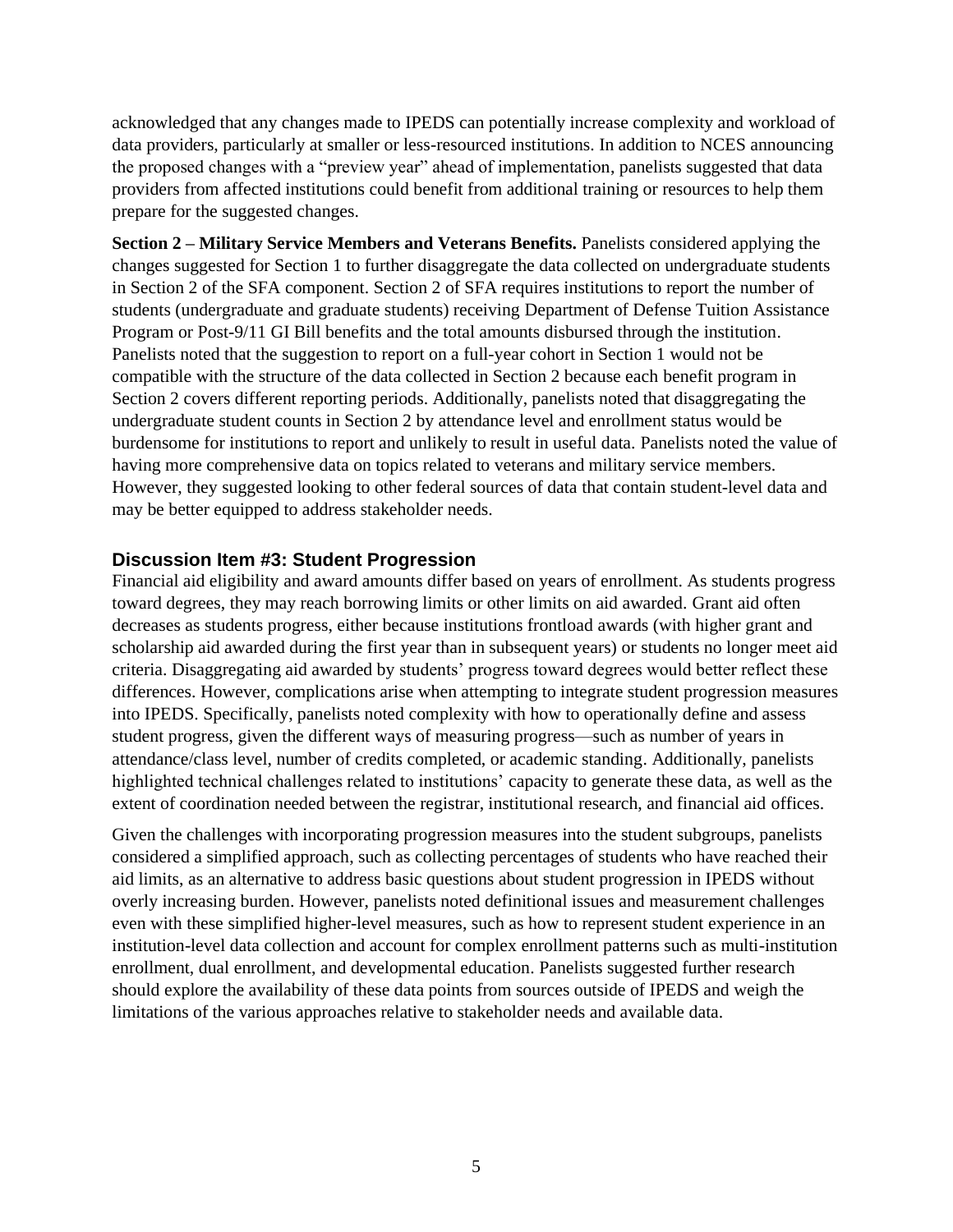### **Discussion Item #4: Graduate Students**

Graduate students are a rapidly expanding group in higher education. Not only have enrollments increased, but the number of graduate programs and total amount of graduate student loan debt have also increased, highlighting the need for data on graduate students' financing strategies. However, the IPEDS SFA component does not currently collect data on graduate student loans, grants, scholarships, fellowships, or other financial aid.

Panelists noted that, to be most useful, data would need to be broken out at the program level, or at very least by graduate degree level, due to the variation in graduate-level programs and aid sources. However, panelists pointed out the increased complexity and burden with disaggregating to the program level. Furthermore, because graduate programs generally are not as comparable between institutions as undergraduate programs, that additional level of detail may not add enough utility to justify the additional burden.

Panelists also pointed out the complications inherent with programs in which students earn dual degrees (e.g., dual bachelor's/master's or master's/PhD programs), which would be difficult to identify and classify. Panelists further noted the substantial variability that exists among graduate student aid types, some of which are not defined or treated consistently across institutions, such as tuition waivers and fellowships. These variances would not only add to institutional reporting burden but may also result in less useful data.

Panelists agreed that more financial aid information about graduate students would be valuable to the higher education community and therefore suggested that the SFA component be modified to collect more graduate student financial aid data. However, given the challenges and complexities, panelists suggested beginning with a limited scope approach by collecting data for graduate students as a broad group or, at the very most, disaggregating by degree level but not program type.

#### **Discussion Item #5: Federal Student Loan Data**

Policymakers and researchers, as well as students and administrators, share concerns about the amount of debt students incur and their ability to manage loan payments after leaving school. The SFA component collects annual loan amounts for FTFT and undergraduate students, which can provide useful information on annual student loan volume at an institution. Other measures, such as cumulative debt, loan servicing, or repayment plans could provide a more complete picture of the loan payments that students face after leaving school. However, panelists noted several practical and policy challenges with integrating measures of cumulative loan debt, loan servicing, or repayment plan data into IPEDS.

If incorporated into IPEDS, these measures would focus on a conceptually different group of students than is measured in the current construct of the SFA component (i.e., student debt measures look at students who have completed or left the institution, while the SFA student groups focus on students enrolled during the cohort coverage period). Panelists also questioned the appropriateness of collecting these measures at the institution level; in particular, whether it is appropriate to tie a measurement of cumulative debt to an institution given that students can and often do move between institutions. They noted that data on cumulative loan debt defined as debt that originated at the reporting institution for all borrowers of loans, based only on students who complete, would provide meaningful information for stakeholders (consumers, researchers, and policymakers). However, the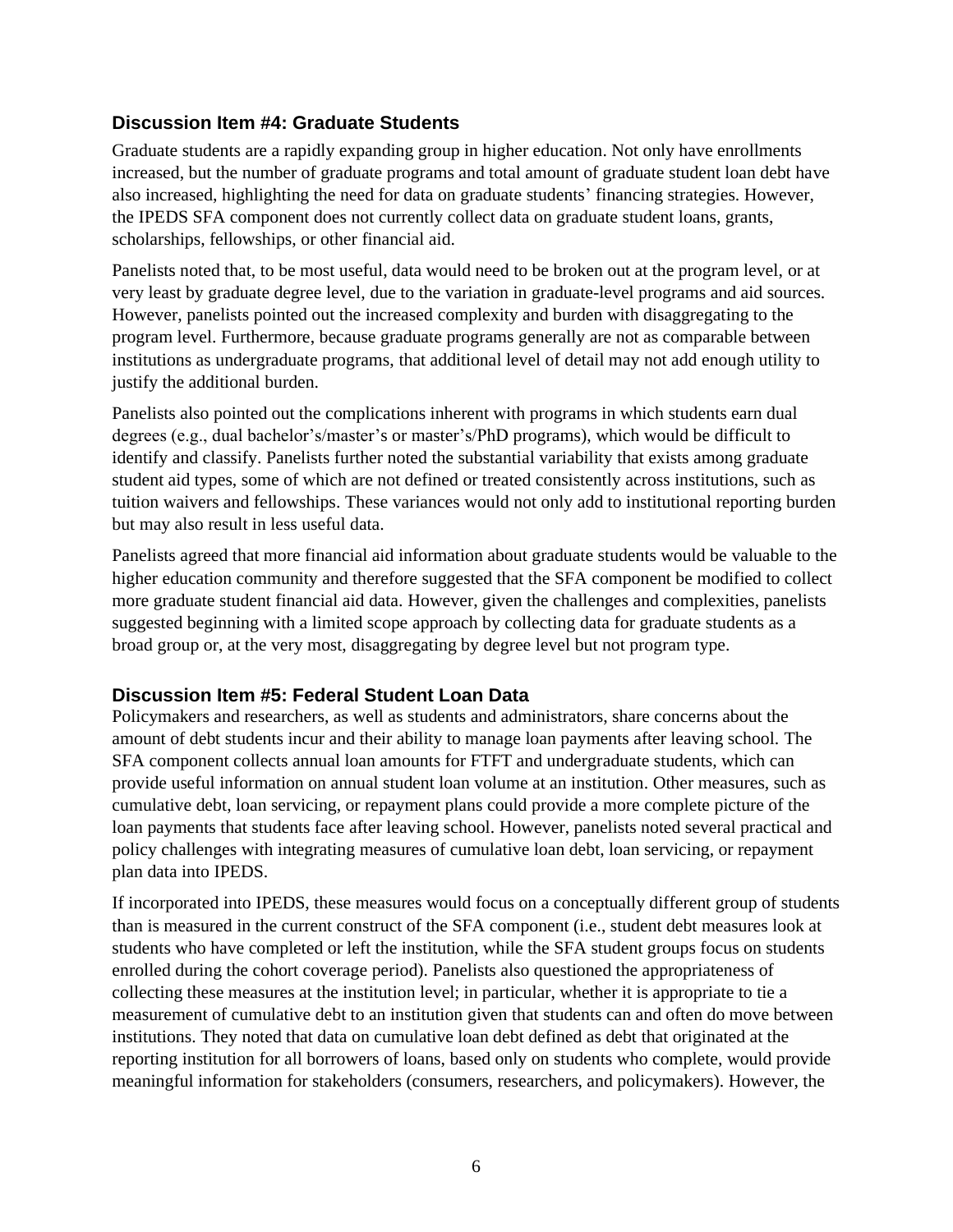potential burden of extracting such data, especially for smaller institutions with limited resources, would be significant.

Another important consideration when considering additional detail is cell size. Panelists questioned the relevance of data that are disaggregated that will likely be suppressed for privacy reasons. Panelists also raised concerns about adequate protection of individual information and noted that a particular issue surrounding verification of debt measures is that many financial aid offices will not share student-record-level information to their Institutional Research office.

Panelists acknowledged the value of having information on the indebtedness of students and their ability to pay back their loans, but given the concerns raised, they did not feel that an institution-level data collection like IPEDS would be the appropriate location to collect this data. They suggested looking to data available through existing sources and continuing to further augment federal data sources (or linkages between IPEDS and other federal data sources) to answer questions about borrowers of federal student loans. For example, College Scorecard provides cumulative loan debt data on students by completion status and field of study, derived from National Student Loan Data System (NSLDS data).<sup>7</sup> However, using NSLDS data to provide institutions with data on loan servicers and repayment rates to then report to IPEDS at the institution level would require a programmatic or operational change in how NSLDS data are currently used. Additionally, panelists noted a measurement issue (or, more specifically, a timing issue) with data on loan repayment plans because these plans are not determined until the end of a grace period, and even then, more deferments, forbearance, or other issues make these data difficult to track and report at one point in time. RTI would appreciate additional comments on other data sources and other ways to increase the information on student debt available in the public domain.

#### **Discussion Item #6: FAFSA Metadata**

The Free Application for Federal Student Aid (FAFSA) is used to determine students' eligibility for federal aid as well as some state, local, and institutional aid. Despite the FAFSA's critical role in the aid process, IPEDS does not currently collect information about which and how many students complete the application process. Panelists considered whether FAFSA information such as filing, refiling, or verification rates should be added to the SFA component and, if so, at what level of aggregation and for which groups of students.

Panelists noted that most institutions could reasonably provide data on which students filed the FAFSA, although there could be some difficulties related to the sensitive nature of FAFSA data and regulations on when and to whom it can be released. Although detailed data on FAFSA filing by students' Estimated Family Contribution, race/ethnicity, and other student demographic information could provide interesting insight, panelists did not reach consensus on the appropriate levels of aggregation.

Panelists suggested capturing data on FAFSA filing rates for undergraduate students enrolled at an institution who applied for financial aid (regardless of whether the applicants received aid). Tracking and making sense of data on verification would, however, be more challenging for institutions. Panelists acknowledged that verification is not always a binary verified/not verified determination.

<sup>7</sup> Beginning in 2014, the Department of Education began collecting program-level information on all federal financial aid recipients in the NSLDS, and the data needed to calculate outcome measures based on program level are now available.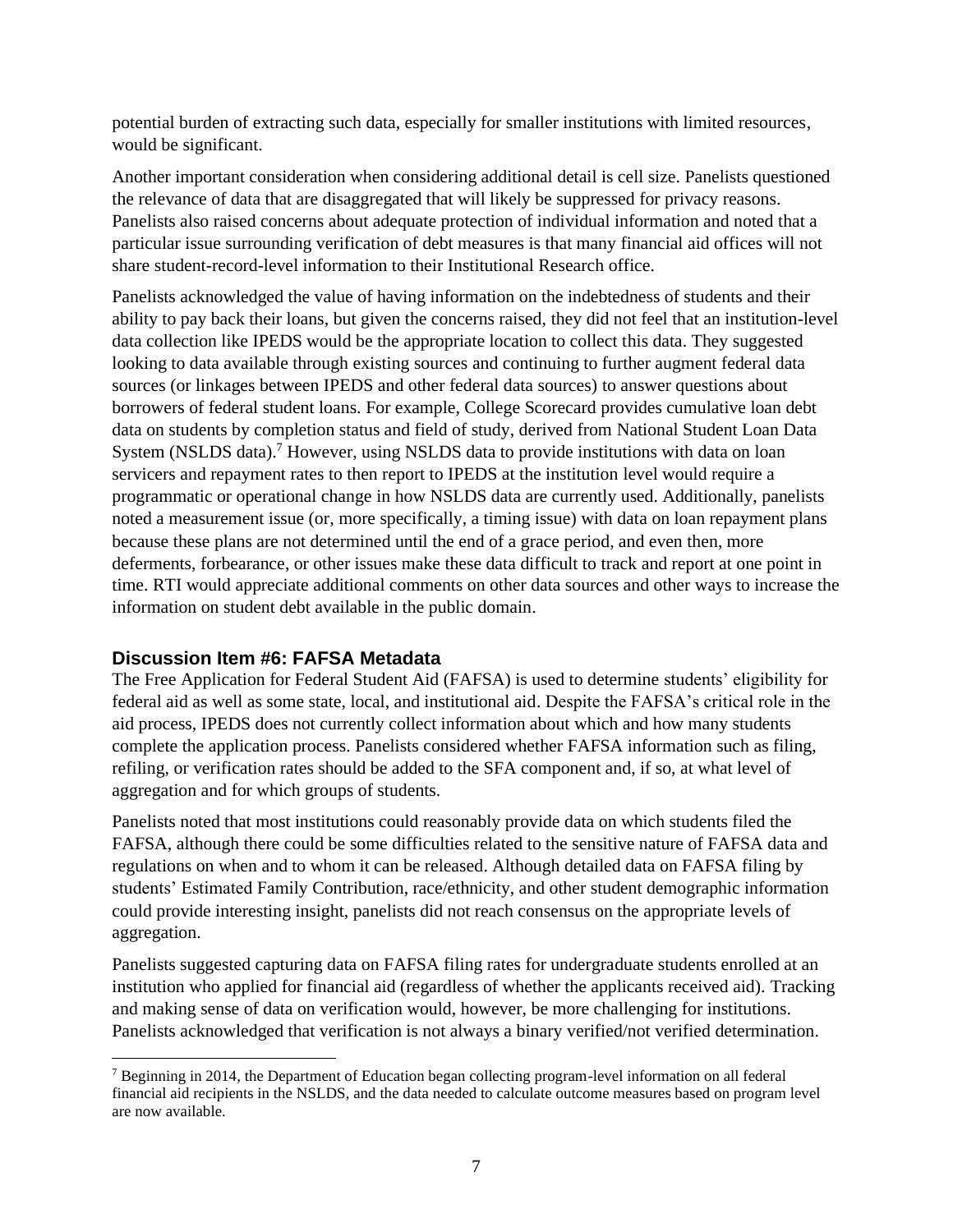Rather, there are more nuanced steps and degrees to the process, such as whether a student was selected for verification, whether that student attempted verification, and whether he or she completed verification. Also, panelists noted that 100% verification is common at some institutions, in particular, two-year public institutions. Furthermore, because students indicate when filing the FAFSA which institutions will be sent their information upon completion of the form, it is possible that a student may be selected for verification at some but not all of those schools, which would complicate the dataset.

Panelists indicated that, although FAFSA metadata could help shed light on why certain students may not file for aid (e.g., they may think they are not eligible for it) and other research topics, they recognized that providing accurate and meaningful data would be difficult and burdensome for institutions given the definitional and other complexities to the verification process. Therefore, panelists did not suggest verification data be incorporated into the SFA component at this time.

## **Discussion Item #7: State and Local Financial Aid Data**

State and local financial aid are key resources in helping students pay for postsecondary education. The SFA component collects data on state and local aid but does not distinguish between need-based and non-need-based aid. Panelists noted the importance of this distinction to students, researchers, and policymakers. However, they pointed out that the distinction between need-based and non-needbased aid is not always a clear dichotomy. For example, some programs may require students to have a certain level of merit to apply for aid, but that aid may ultimately be reported as need-based. Panelists noted the need to establish clear definitions and guidance before additional need-based and non-need-based data could be to be added to the SFA component. Due to the potential value of these data, RTI would appreciate additional input from the financial aid community about the ability of institutions to report this information and the burden of doing so.

Additionally, panelists discussed place-based financial aid programs (such as promise programs) and pointed out that these programs and their implementation vary considerably among states and localities. As a result, even if these programs could be reliably identified in a systematic way (through an institution-level data collection), they questioned the value in comparing promise program data from one state or locality to another. In light of this, panelists did not suggest collecting data on promise programs in the SFA component.

## **Next Steps**

Once the TRP summary comment period has closed, RTI will review the comments and outline recommendations for NCES based on the outcome of the TRP meeting and subsequent public comments. NCES will review the recommendations to determine next steps and submit proposed burden estimates to the Office of Management and Budget for information collection clearance. The current collection clearance expires in 2022.

## **Comments**

RTI is committed to improving the quality and usefulness of IPEDS data as well as strategies that might help minimize additional reporting burden. We encourage interested parties to send any comments or concerns about this topic to Janice Kelly-Reid, IPEDS Project Director, at **[ipedsTRPcomment@rti.org](mailto:ipedsTRPcomment@rti.org)** by **October 16, 2020. Note: The comment period for Report and**